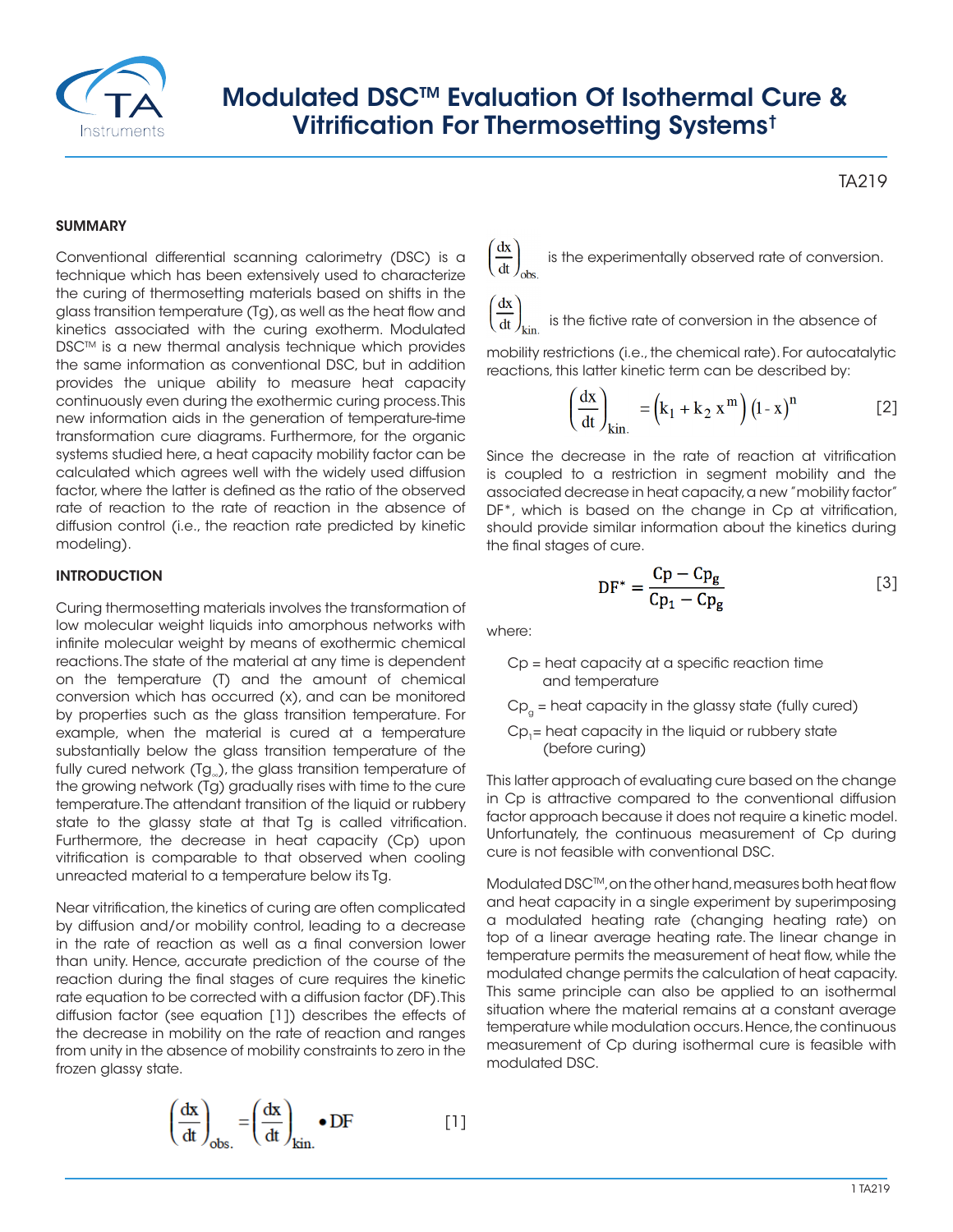#### EXPERIMENTAL

Two organic thermosetting systems were studied: an aminecured epoxy and an accelerated anhydride-cured epoxy. Stoichiometric amounts of epoxy and hardener were used. Modulated DSC measurements were performed on a TA Instruments DSC using a refrigerated cooling system (RCS) and a helium DSC cell purge (at 25 ml/min). Hermetic aluminum pans were used. The instrument was calibrated for temperature using cyclohexane and indium, and for enthalpy using indium. The heat capacity signal was calibrated with linear polyethylene (NIST SRM 1475) at 150 °C  $(Cp = 2.57 J/g/K)$  using the same period (60 seconds) as in the corresponding sample experiments.

Isothermal sample experiments were performed for times up to 2500 minutes. The baseline stability over these long experiments is better than 20μW. For partial cure reactions, the isothermal experiment was halted at a predetermined time. The residual reaction enthalpy (ΔH<sub>res</sub>) and the glass transition temperature (Tg) were measured by first cooling the partially reacted sample to -50 °C and then heating to 275 °C at 2.5 °C/min with a ±0.3 °C modulation amplitude and a 60 second period. ∆H<sub>res</sub> was used to determine conversion by comparison to the exothermic ∆H for an untreated sample.

### RESULTS AND DISCUSSION

Figure 1 shows the modulated DSC heat capacity and nonreversing heat flow results for the epoxy-amine system as a function of time at 70 °C. The nonreversing heat flow exotherm (shape) indicates that the curing process is autocatalytic. The heat capacity shows a stepwise decrease during the latter stages of the curing exotherm. Figure 2 shows the related changes in the amount of conversion [x] and the glass transition [Tg] as cure progresses. These curves were generated from a series of conventional DSC experiments on samples pretreated for various times at 70 °C, and indicate that the material's initial Tg is -23 °C but with time, the Tg surpasses the reaction temperature  $T_{iso}$  ( $t_{vit}$ ) and eventually levels off at 103 °C. Comparison of the heat capacity change in Figure 1 and the Tg change with cure time in Figure 2 indicates that the time  $t_{1/2\Delta Cp}$  corresponds



*Figure 1. Epoxy-Amine System MDSCTM Results at 70 °C Cure †*



*Figure 2. Expoxy-Amine System Conversion & Tg from 70 °C Cure †*

well with time of vitrification ( $t_{\text{vir}}$ ). Thus, the  $t_{1/2\Delta Cp}$  obtained from Modulated DSC™ can be used to rapidly determine the time of vitrification.



*Figure 3. Expoxy-Amine System Conversion vs. Reaction Time for 70 °C Cure †*

Figure 3 compares the experimental conversion results from Figure 2 with the conversion expected based on theory (i.e., based on the autocatalytic rate equation [2]). Up to the onset of vitrification, both curves coincide. After vitrification, however, the experimental rate of conversion decreases and approaches a limiting conversion  $(x_{\text{limit}})$ . This deviation of the experimental conversion from the theoretical conversion is the result of mobility restricting effects within the cured material. The experimental and theoretical conversion rates can be determined from the slopes of the respective curves in Figure 3 (for the same conversion  $x_{obs}$ ). These rates are shown in Figure 4, and the resultant diffusion factor DF calculated using equation [1] is shown in Figure 5 (dashed line). The diffusion factor determined using the heat capacity curve in Figure 1 and equation [3] is represented by the solid line in Figure 5. The excellent agreement verifies the MDSC<sup>™</sup>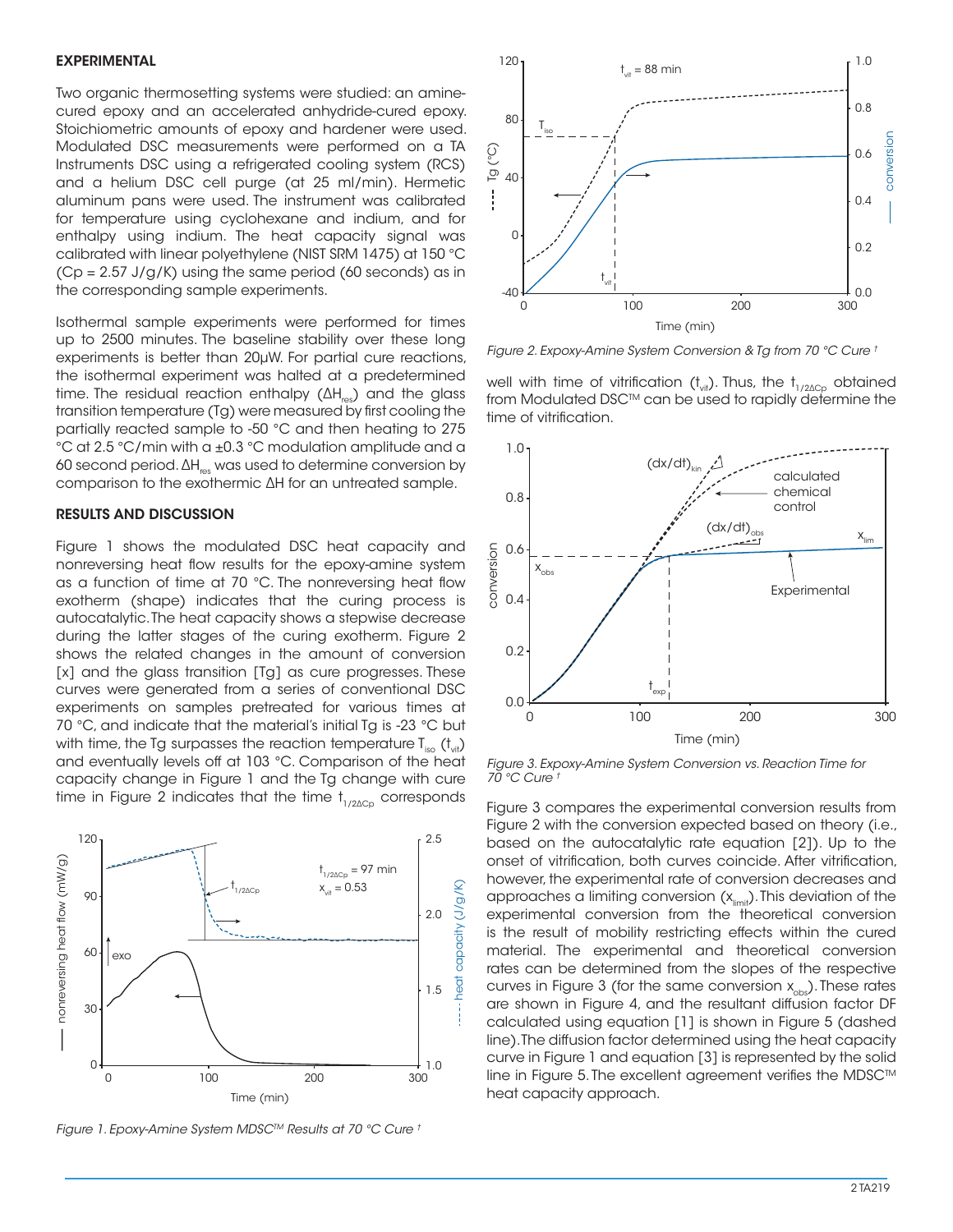

*Figure 4. Expoxy-Amine System Conversion Rate vs. Reaction Time for 70 °C Cure †*



*Figure 5. Expoxy-Amine System DF and DF\* Comparison for 70 °C Cure*†

The modulated DSC nonreversing heat flow and heat capacity results for the anhydride-cured epoxy resin cured isothermally at 85 °C are shown in Figure 6. The reaction is again autocatalytic. The final isothermal conversion and Tg determined by a subsequent heating experiment are 86% and 105 °C respectively. No sharp decrease in heat flow is observed at  $t_{1/2\Delta Cp}$  as in the epoxy-amine system, but the reaction rate at  $t_{1/2\Delta Cp}$  is already substantially lower than at the maximum of the cure exotherm.

The ability of t $_{\rm 1/2\Delta Cp}$  to predict  ${\rm t_{\rm vir}}$  is again verified by treating a sample at 85 °C for 200 minutes before scanning (heating) to detect Tg. As expected, the Tg is essentially T<sub>iso</sub> (83 °C versus 85 °C). Figure 7 shows the DF and DF\* curves for the epoxy-anhydride which also illustrate good agreement as in the epoxy-amine system. The mobility factor DF\* for the epoxy-anhydride at several different isothermal reaction temperatures (Figure 8) indicates that vitrification occurs at shorter reaction times as the reaction temperature increases. The ability to determine DF\* at 60 °C is particularly significant



*Figure 6. Expoxy-Amine System MDSCTM Results at 85 °C Cure* †



*Figure 7. Expoxy-Anhydride System DF & DF\* Comparison for 85 °C Cure* †



*Figure 8. Expoxy-Anhydride System Mobility Factor vs. Cure Temperature* †